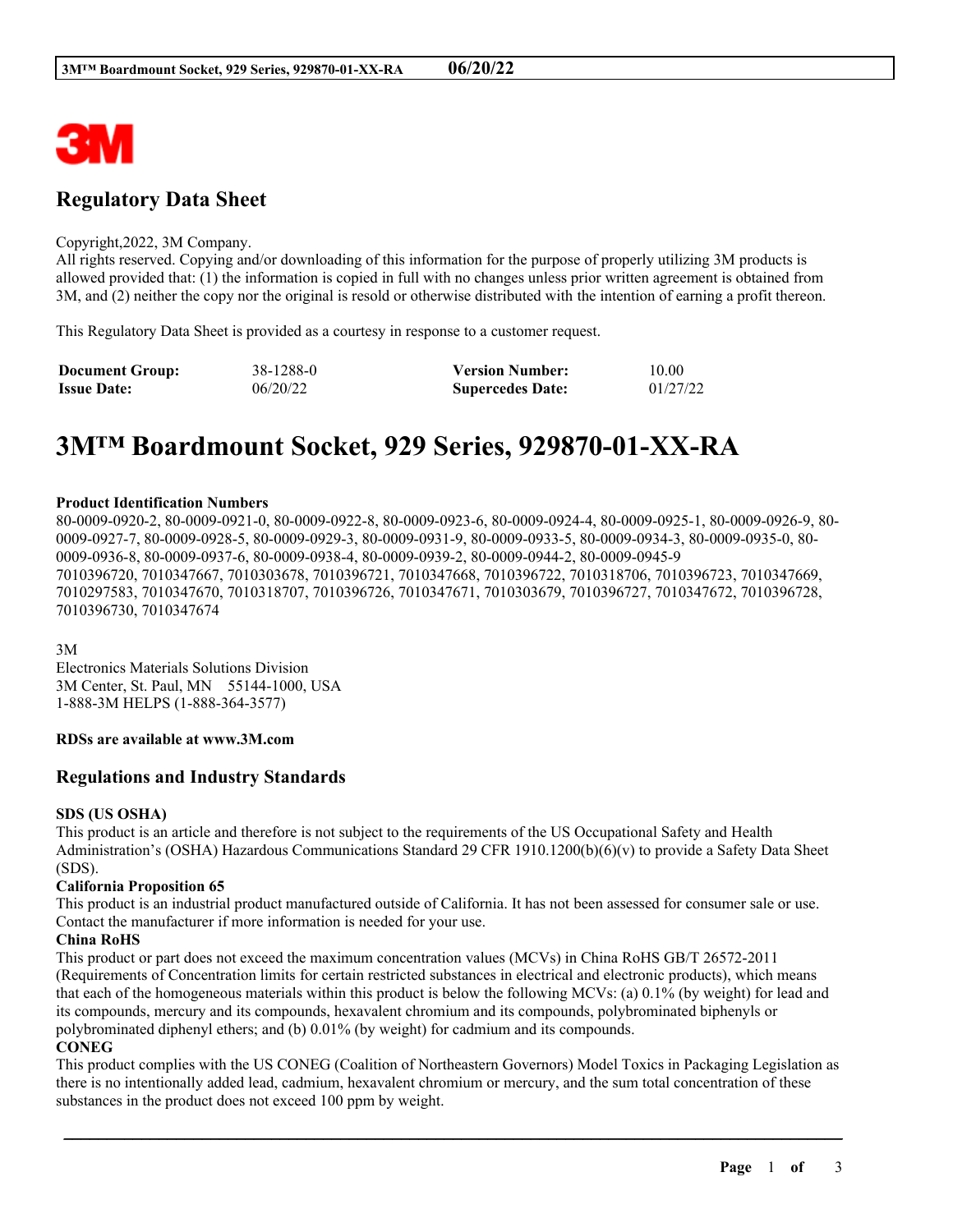# **Conflict Minerals**

On August 22, 2012, the Securities and Exchange Commission (SEC) adopted final rules on conflict minerals reporting, pursuant to Section 1502 of the Dodd-Frank Act which requires manufacturers of products containing "conflict minerals" to disclose to the SEC whether those minerals are sourced from the Democratic Republic of Congo (DRC) or adjoining countries. 3M has been participating in the EICC-GeSI Extractives Workgroup, and are incorporating the EICC-GeSI Conflict Minerals Reporting template in existing systems for use with suppliers of materials that may contain conflict minerals covered by the SEC rules. 3M will provide product-specific information once the required supply chain data has been obtained.

# **CPSIA 2008**

A Certificate of General Conformity per the US Consumer Product Safety Act, 15 U.S.C. § 2063 (a)(1), as revised by section 102 of the 2008 US Consumer Product Safety Improvement Act, is not required for the requested product.

## **EU REACH**

Substances listed in Annex XIV of Regulation No 1907/2006 of the European Parliament and the Council concerning the Registration, Evaluation, Authorization and Restriction of Chemicals (REACH) are not intentionally added to this product. **EU REACH**

Substances listed in Annex XVII of Regulation No 1907/2006 of the European Parliament and the Council concerning the Registration, Evaluation, Authorization and Restriction of Chemicals (REACH) are not intentionally added to this product. **EU REACH**

This product is an article, without intended release of a chemical substance, under the Regulation No 1907/2006 of the European Parliament and the Council concerning the Registration, Evaluation, Authorisation and Restriction of Chemicals (REACH) (refer to REACH, Article 3(3)). It is not a chemical preparation. Therefore, it is not subject to the (pre)-registration or the registration process. It does not require a safety data sheet.

# **EU REACH**

This product, including any article that the product is composed of, does not contain at greater than 0.1% by weight a Substance of Very High Concern (SVHC) substance identified according to Article 59 of REACH. This declaration reflects the substances on the candidate SVHC list, effective June 2022.

## **EU RoHS**

This product does not exceed the maximum concentration values (MCVs) set under EU Directive 2011/65/EU (RoHS recast/RoHS 2), as stated in Annex II to that directive. This means that each of the homogenous materials within this product does not exceed the following MCVs: (a) 0.1% (by weight) for lead, mercury, hexavalent chromium, polybrominated biphenyls or polybrominated diphenyl ethers; and (b) 0.01% (by weight) for cadmium.

## **EU RoHS Phthalates**

This product does not exceed the maximum concentration values (MCVs) for phthalates set under EU Directive 2011/65/EU (RoHS recast/RoHS 2), as amended by EU 2015/863, which applies to finished EEE after July 22, 2019 for Category 1-7, 10- 11 products and after July 22, 2021 for Category 8 and 9 products. This means that each of the homogeneous materials within this product does not exceed the MCV of 0.1% (by weight) for each of the following phthalates: DEHP, BBP, DBP, and DIBP.

## **Sustainability and 3M**

Go to www.3M.com/sustainability to learn about 3M's programs. 3M is a signatory of the United Nations Global Compact (UNGC).

\_\_\_\_\_\_\_\_\_\_\_\_\_\_\_\_\_\_\_\_\_\_\_\_\_\_\_\_\_\_\_\_\_\_\_\_\_\_\_\_\_\_\_\_\_\_\_\_\_\_\_\_\_\_\_\_\_\_\_\_\_\_\_\_\_\_\_\_\_\_\_\_\_\_\_\_\_\_\_\_\_\_\_\_\_\_\_\_\_\_

# **Sustainability and 3M's Code of Conduct**

Go to www.3M.com/businessconduct

## **TSCA Section 6**

This product is not known to contain 2,4,6-Tri-tert-butylphenol (CAS 732-26-3).

**TSCA Section 6**

This product is not known to contain Decabromodiphenyl Ether (Deca-BDE) (CAS 1163-19-5).

## **TSCA Section 6**

This product is not known to contain Hexachlorobutadiene (HCBD) (CAS 87-68-3).

**TSCA Section 6**

This product is not known to contain Pentachlorothiophenol (PCTP) (CAS 133-49-3).

## **TSCA Section 6**

This product is not known to contain Phenol, isopropylated phosphate (3:1) (PIP (3:1)) (CAS 68937-41-7).

# **Chemicals and/or Compounds of Interest**